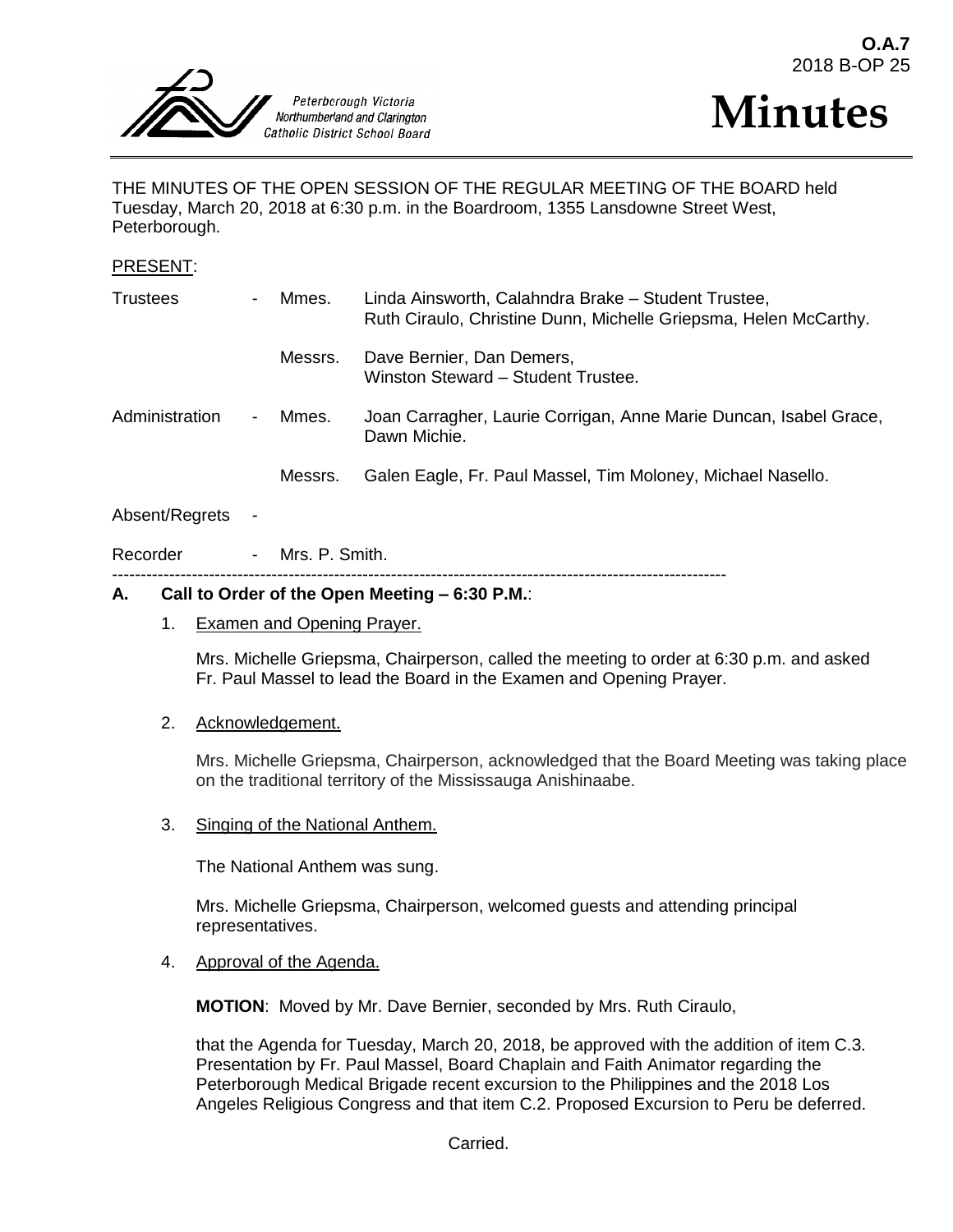5. Declarations of Conflicts of Interest.

There were no declarations of conflicts of interest.

- 6. Approval of the Minutes.
	- 1. R.A. Approval of the February 26, 2018 Open Session Regular Board Meeting Minutes.

**MOTION**: Moved by Mrs. Linda Ainsworth, seconded by Mr. Dan Demers,

that the Board approve the February 26, 2018 Regular Board Meeting Minutes as presented.

Carried.

- 7. Business Arising Out of the Minutes.
	- 1. Sale of St. John Catholic Elementary School in Kirkfield.

Mr. Michael Nasello, Director of Education, shared that an offer to purchase St. John Catholic Elementary School in Kirkfield has been accepted and signed by the Board.

2. Together in Faith.

Trustees discussed as a follow up from the Ontario Catholic School Trustees' Association that letters are available to share with the public and staff regarding the importance of supporting Catholic Education. Links are available on both the OCSTA website [http://www.togetherinfaith.ca/a](http://www.togetherinfaith.ca/)nd on the Diocese of Peterborough website [https://www.peterboroughdiocese.org/en/index.aspx.](https://www.peterboroughdiocese.org/en/index.aspx) Trustees requested if the Director could share this information with Catholic School Councils after Easter.

# **B. Reports from the Director of Education and Student Trustee(s)**:

- 1. Report from the Director of Education.
	- a) Mr. Michael Nasello, Director of Education, shared the Director's Report with the Board and highlighted:
		- As we approach Holy Week and the most sacred celebrations of the church's liturgical year we join together with our entire Catholic Community and Christians around the world as we celebrate and reflect on the mysteries of Christ's passion death and resurrection. Many liturgical celebrations will be taking place in our schools both immediately before and after Easter.
		- Next school year scheduling, staffing, budgeting, facilities planning are all topics of conversation and deliberation around the Board.
		- March Break excursions were successfully completed with many secondary students having enjoyable and life changing learning experiences. The commitment of staff and the enthusiasm of the students are strong indicators of how important these international travel experiences are to the education of our students.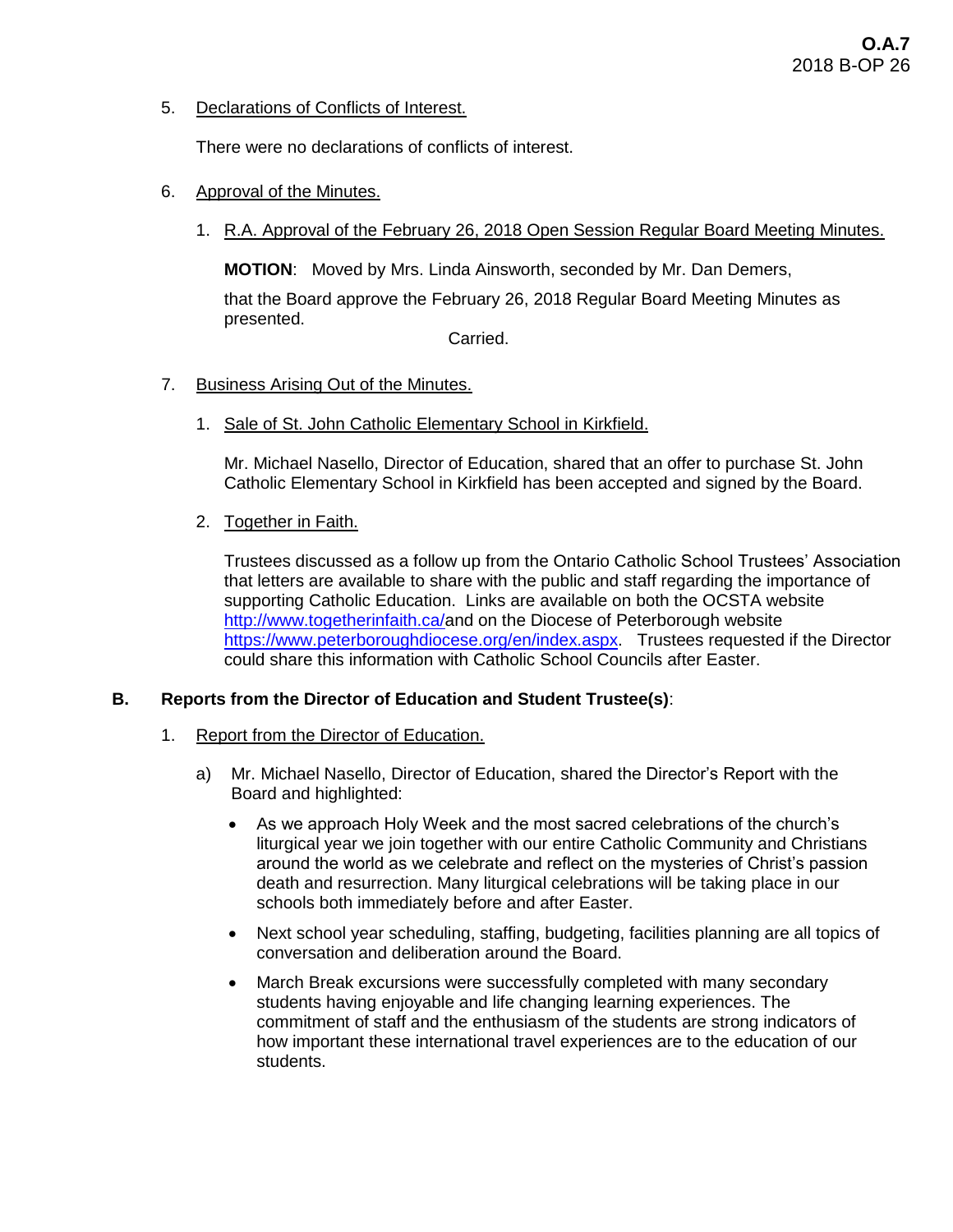- Rowan's Law Bill 149 has passed into law. This law is inspired by the tragic death of a 17 year old student and rugby player from the Ottawa area who died after successive concussions and head injuries. This puts into law what has already become our practise, following the Ministry's policy on Concussion injuries, and the protocols for education, prevention, response, management, and re-integration to both learning and play. We are reviewing the details to ensure all of our policies and procedures are compliant and we are doing everything we can to protect our student athletes.
- The senior team has taken part in a number of professional learning activities in the past month: The Innovation in Learning conference, the Ontario Educational Research Symposium on Equity, Learning and the Brain - The Science of Innovation, Creativity and Curiosity, and the Elders and Traditional Peoples Gathering. In addition to participating in professional learning, one of our Superintendents delivered a paper at the 9th International Conference on Society and Information Technology, ICSIT 2018. Not only was Mrs. Laurie Corrigan, Superintendent of Learning/Innovation Technologies, paper on digital supervision entitled "Do you know where your students are?" well received, but it was awarded the "Best Paper" distinction at the conference.
- There is the possibility of a labour disruption to our student transportation service in Clarington and to two schools in Northumberland, but we are awaiting word tonight on the status of negotiations and remain hopeful for a successful outcome. Communication will be forthcoming early tomorrow morning.
- Today the Board hosted one of a series Math Olympics here at the Catholic Education Centre - there was great excitement as teams representing about 15 schools competed to show off their skills in math problem-solving and collaboration.
- Over the next month, we will be involved in several provincial initiatives, including the Summit on Children and Youth Mental Health.
- 2. Report from the Student Trustee(s).
	- a) Report from the Student Trustees. Mr. Winston Steward, Senior Student Trustee, shared the below student initiatives and events taking place in our Board:
		- St Mary Catholic Secondary School hosted a volunteer fair to help student involvement in the community and help with volunteer hours organized by student council. Mr. Nasello, Director of Education, indicated that this information will be shared at the next Secondary Administration Meeting with Secondary Principals.
		- Schools are preparing for Mayday assemblies with the grade 8's next month getting them ready for secondary school
		- St Stephen Catholic Secondary School had a spirit week to spread mental health awareness.
		- Holy Trinity Catholic Secondary School plans for the titan palooza which is a fun day for the students.
		- Link programs continue to help Grade 9 students in their first year
		- Schools participated in the Special Olympics matching special needs students with mainstream students to play sports.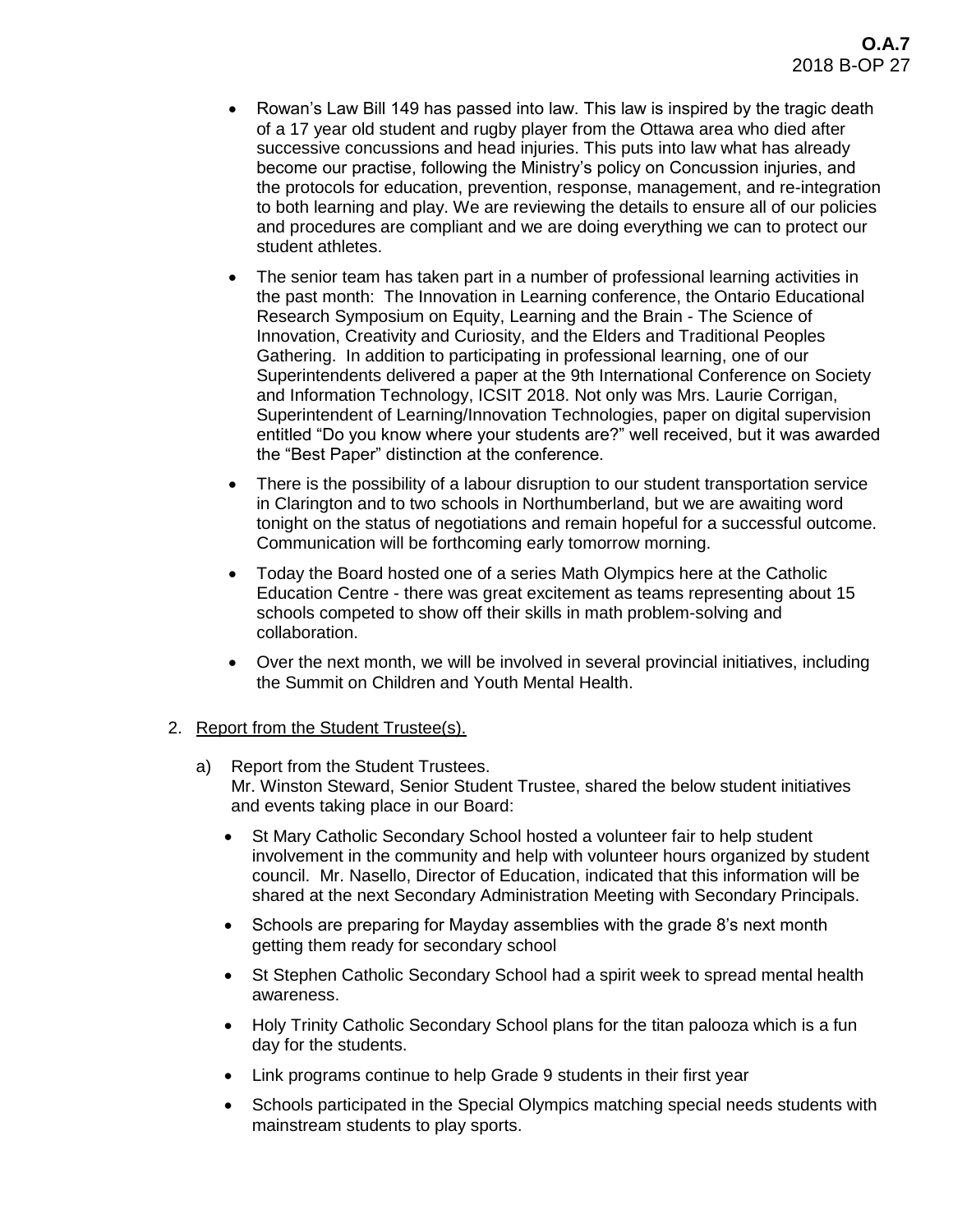- Students of St Thomas Aquinas Catholic Secondary School watched or participated in a teacher vs student basketball game.
- Mismatched Socks for Down Syndrome Day take place tomorrow.
- Holy Cross Catholic Secondary School had a dodgeball tournament 20\$ for each team and the funds were donated to jumpstart.
- Holy Cross Catholic Secondary School is planning to advertise for student council with many activities for students.
- The OSTA/AECO Student Platform document was shared with the Student Council Liaison Committee and once they have reviewed the document they will share the feedback with Trustees.

Mrs. Michelle Griepsma, Board Chairperson, excused Mr. Winston Steward from the Board Meeting at 7:00 p.m.

# **C. Presentations:**

1. R.A. Proposed Holy Cross Catholic Secondary School, Peterborough, Student Excursion to Guatemala, from April 4, 2019 to April 12, 2019.

Mr. Jamie Brake, Principal and Mr. Chris Clarke, Teacher at Holy Cross Catholic Secondary School reviewed the excursion package with Trustees and answered questions.

**MOTION:** Moved by Mrs. Linda Ainsworth, seconded by Mr. Dan Demers,

that the proposed Holy Cross Catholic Secondary School, Peterborough, student excursion to Guatemala from April 4, 2019 to April 12, 2019 be approved in principle and that the trip will include mandatory insurance for all travelers. Such insurance must cover school board or principal rulings for cancellation of the trip.

#### Carried.

2. R.A. Proposed Holy Cross Catholic Secondary School and St. Peter Catholic Secondary School, Peterborough, Student Excursion to Iquitos, Peru, from March 9, 2019 to March 24, 2019.

This item has been deferred.

## 3. Presentation: Peterborough Medical Brigade excursion to the Philippines and the 2018 Los Angeles Religious Congress.

Fr. Paul Massel, Board Chaplain and Faith Animator, shared a presentation on his recent experience as part of the Peterborough Medical Brigade that visited the Philippines. The medical team assisted an estimated 1800 people and was a very powerful and emotional experience of generosity and appreciation.

Fr. Paul Massel also recently participated in the 2018 Los Angeles Religious Congress and shared some insight into the conference with Trustees through video clips and dialogue. Fr. Paul shared the importance of the balance of faith and reason in our prayers.

Trustees thanked Fr. Paul Massel for his presentation and work with the Peterborough Medical Brigade.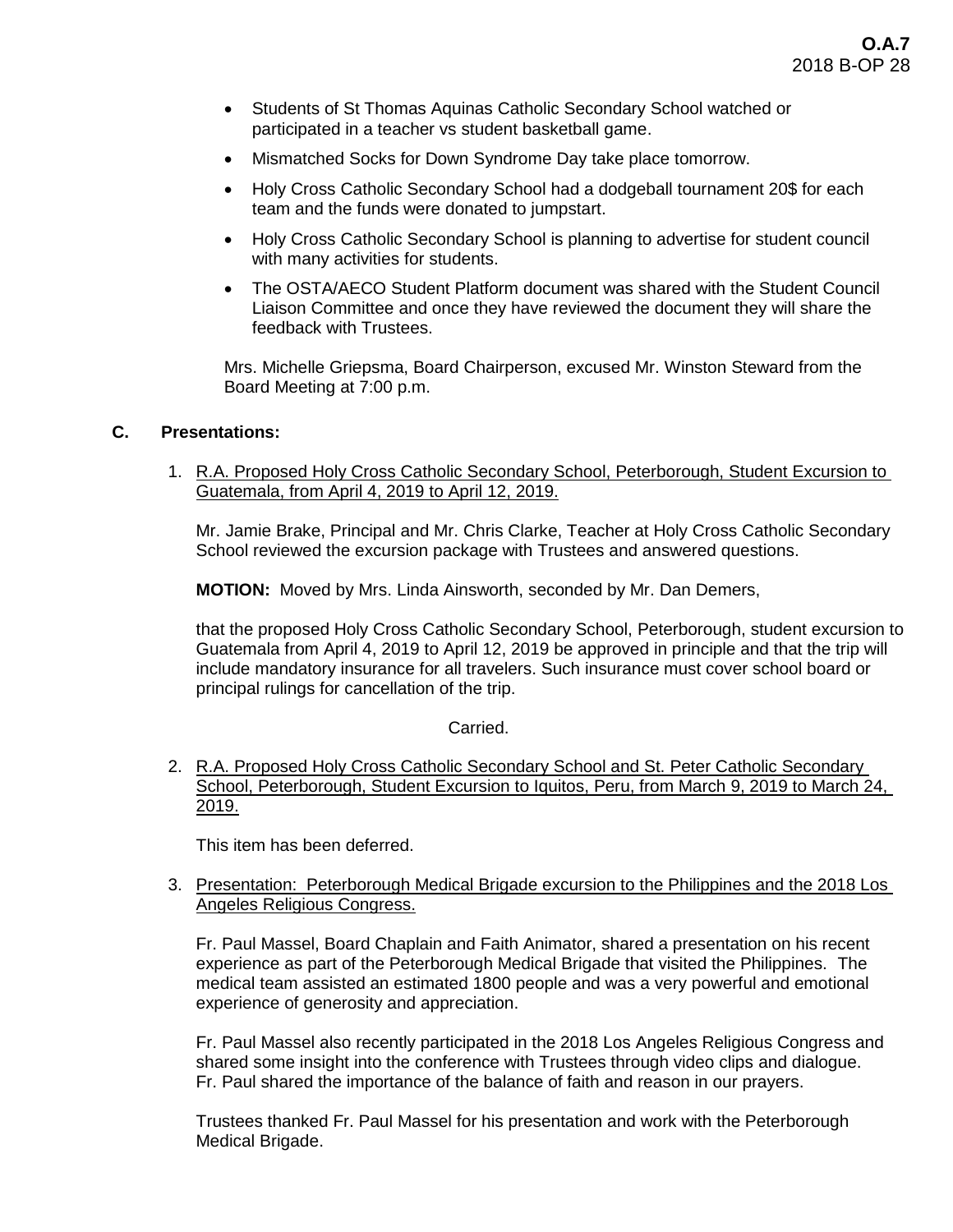D. **Programs and Services**: No items.

## E. **Business, Finance and Governance:**

1. Ontario Catholic School Trustees' Association (OCSTA) Open Session Report. Mrs. Michelle Griepsma, Board Chairperson, shared that updates are on the google drive and if Trustees have any questions pertaining to any documents on the Google Drive please contact Mrs. Michelle Griepsma, Board Chairperson.

Mrs. Griepsma indicated that there are several additions to the Trustees February OCSTA Google folder for review as well as the March OCSTA Google folder.

#### Updates include:

February Folder:

- 2018 Summit on Children and Youth Mental Health Program
- Memo-Access Copyright Update
- Memo-Anti-Racism Act 2017
- Ab Falconi Appointed Director of Education York Catholic District School Board
- Ontario Legislative Highlights

March Folder:

- Ontario Legislative Highlights
- Memo-Bill 193, Rowan's Law (Concussion Safety), 2018-Update
- Memo/Resources-Catholic Education Week May 6-May 11, 2018 Renewing the Promise
- Memo-Indigenous Education Advisory Councils-Guiding Principles Survey
- Memo-Indigenous Education Working Group
- Memo-Trustee Ethical Leadership and Equity Governance Training (Session #2 look to review in more detail)
- Response letter from P. Daly to York Catholic District School Board OCSTA 2018 Trustees Seminar panel discussion

# 2. R.A. 2018 Trustee Determination and Distribution.

Mrs. Isabel Grace, Superintendent of Business and Finance/Facility, shared a report with the Trustees and answered questions.

Mrs. Grace reviewed the background that a municipal election is scheduled for October 22, 2018. As a result of amendments to the Education Act, the number of elected trustees in each board is now set at the number determined for the 2006 regular election. For PVNCCDSB, that number is 7. This number applied for the 2010 election and all subsequent regular elections. The Board continues to be responsible to determine the distribution of trustees to be elected in terms of representation across the jurisdiction.

Mrs. Grace will look into establishing a process to improve communications regarding the ability to direct taxes to the Catholic Board.

Before the end of June Mrs. Grace will provide the link [www.voterlookup.ca](http://www.voterlookup.ca/) to parishes to include in parish bulletins.

Mrs. Grace will also review the Education Act regulations for information pertaining to population decreases and the impact on the number of future Trustees.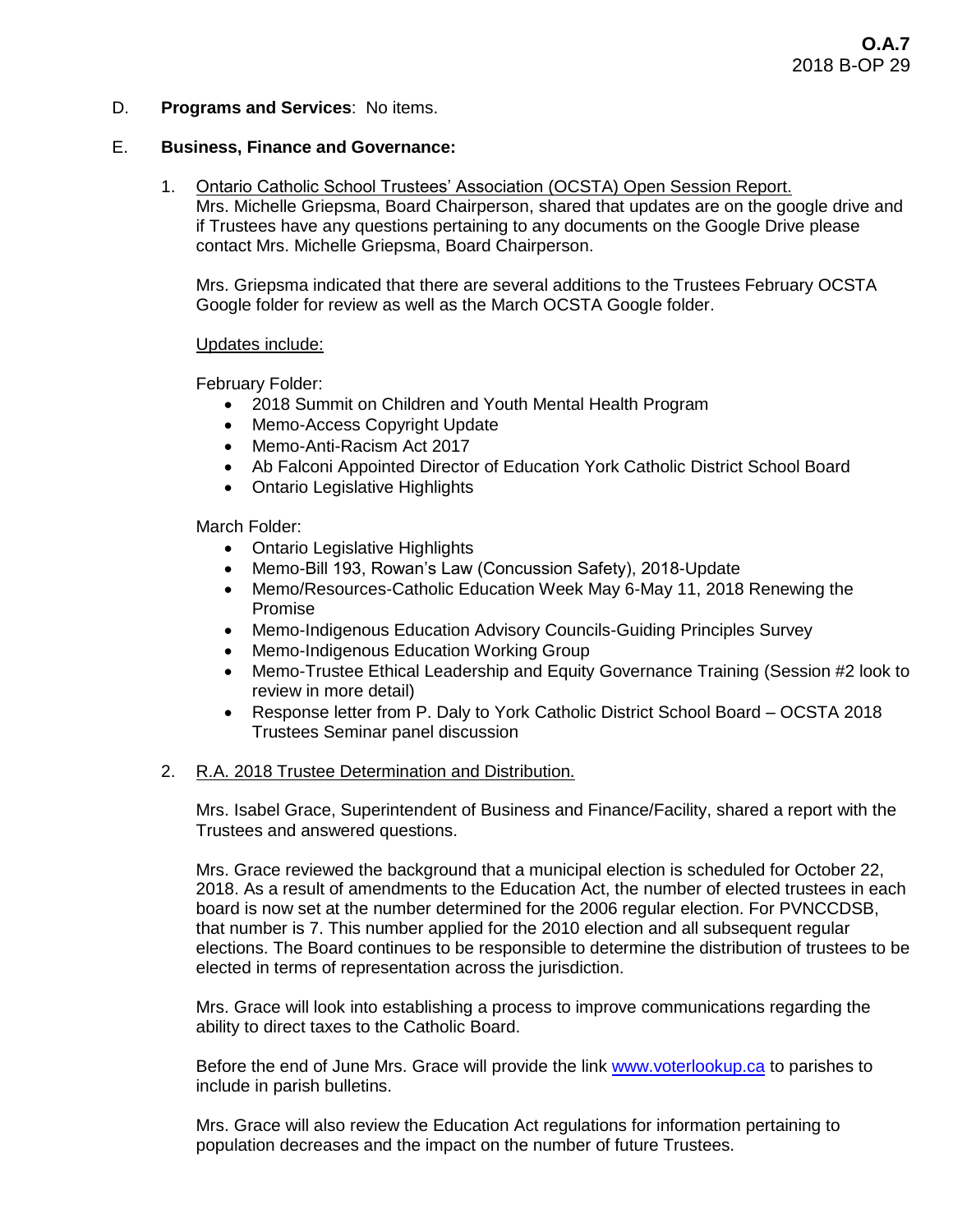**MOTION:** Moved by Mr. Dan Demers, Seconded by Ms. Christine Dunn,

that the distribution of trustees for the 2018 election remain unchanged from the 2014 election, with one representative to be elected from each of Peterborough County, Northumberland County, and the City of Kawartha Lakes, and two representatives elected from each of the City of Peterborough and the Municipality of Clarington, and, 2) that in accordance with governing legislation, the decision of the Board concerning trustee determination and distribution for 2018 election purposes be summarized in an appropriate report and forwarded to the Ministry of Education and municipal election clerks by April 3, 2018.

Carried.

#### F. **Human Resources:**

1. Principal/Vice-Principal Eligibility Pool.

Ms. Joan Carragher, Superintendent of Learning/Leadership and Human Resource Services, reviewed the report with Trustees indicating newly recruited and current staff in the Principal and Vice-Principal Pools. This is a multi-step recruitment process.

- G. **Policy Development:** No Items.
- H. **Old Business**: No Items.
- I. **New Business**: No Items.
- J. **Bring Forward**: No Items.
- K. **Information Items**:
	- 1. Chairperson's Report.

Mrs. Michelle Griepsma, Board Chairperson, had no further items to discuss.

2. Trustees Committee Reports (Past Committee Meeting Minutes).

There were no questions arising from the Past Committee Meeting Minutes that were shared in the Google Drive for the February 26, 2018 Board Meeting.

3. GreenUp Initiative.

Mr. Michael Nasello, Director of Education, shared that GreenUp and Active and Safe Routes to School Peterborough plan to apply to the Ontario Active School Travel Fund to pilot School Travel Planning and strengthen stakeholder partnerships in the Peterborough region. If approved this would see a full time coordinator hired for a two year period to develop sustainable safe travel.

Mr. Nasello informed Trustees that a joint letter from KPR and PVNCCDSB has been sent in support of this proposal.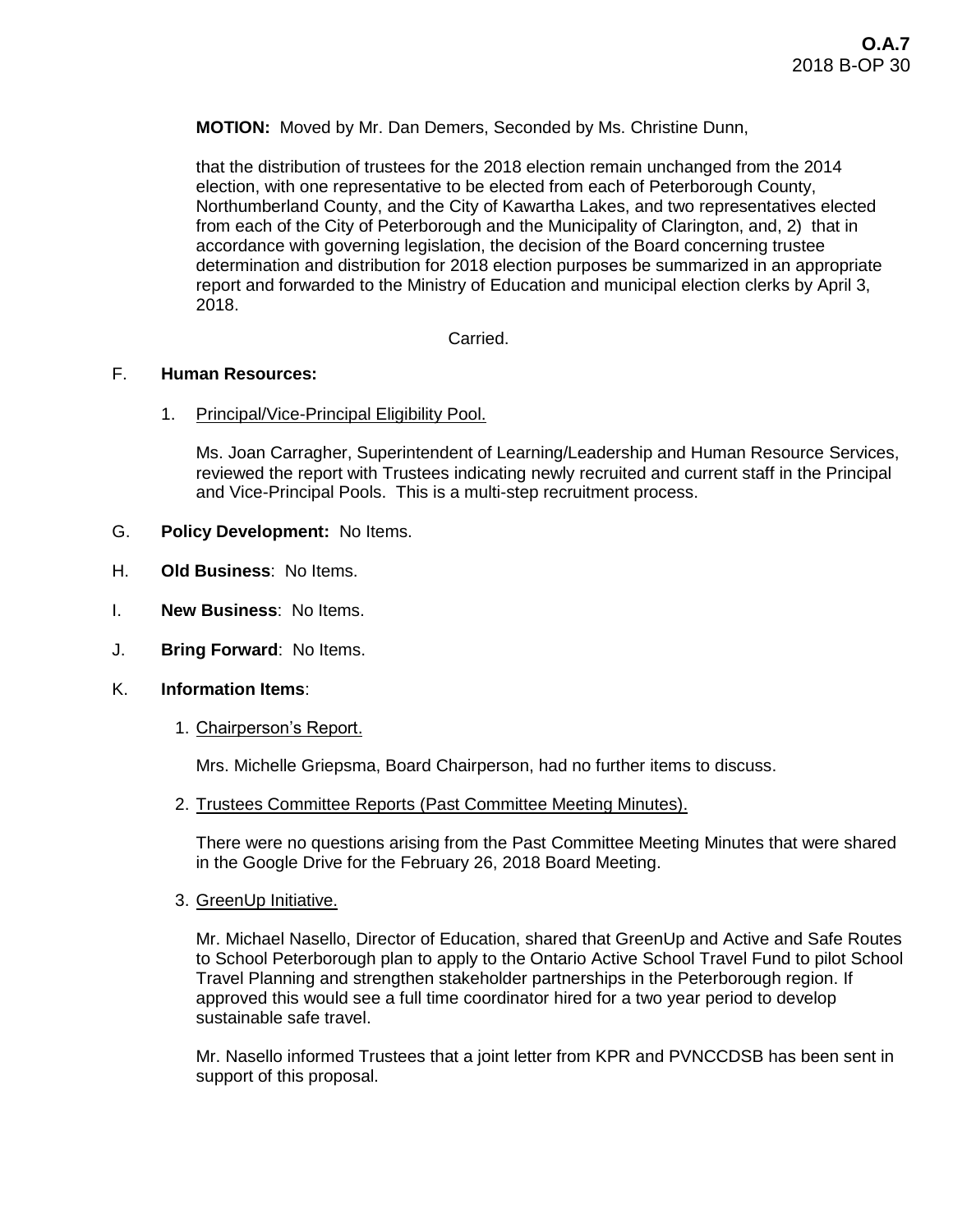# 4. Letter from Halton District School Board re: Bill 191.

Trustees reviewed the Letter from Halton District School Board regarding Bill 191 and after discussion moved to write a letter of support.

R.A. Letter to the Honorable Indira Naidoo-Harris, Minister of Education Re: Bill 191 The Education Amendment Act (Fetal Alcohol Spectrum Disorder).

**MOTION:** Moved by Mrs. Ruth Ciraulo, seconded by Mrs. Helen McCarthy,

Be it resolved that the Board of Trustees authorize the Chair to write a letter to the Minister of Education in support of Bill 191, The Education Amendment Act (Fetal Alcohol Spectrum Disorder), 2017 copying all Ontario MPPs and school boards.

## Carried.

Student Trustees were recognized in their support of this Motion.

Mrs. Anne Marie Duncan, Superintendent of Learning/Special Education Services, will draft a letter for the Chair of the Board to sign and then distribute accordingly. This letter will also be shared with the Board Special Education Advisory Committee (SEAC).

#### 5. Highlights of System Achievements.

Mr. Galen Eagle, Communications Manager, shared the Monthly Newsletter with Trustees. Mr. Eagle indicated he is pleased with the new newsletter and process in which schools submit and share information which in turn is incorporated into the newsletter through the online Sway program.

#### L. **Future Meetings**:

# *BOARD AND STANDING COMMITTEE MEETINGS (chronological order)*

- 1. Board Standing Committee Meetings:
	- Policy Development –**April 3, 2018, 6:30 p.m. – 8:30 p.m.**
	- Governance –**April 9, 2018, 6:30 p.m. – 8:30 p.m.**
	- Board Meeting –**April 24, 2018, In Camera 6:00 p.m., Open Session 6:30 p.m.**

# 2. Other Committee Meetings:

- Audit Committee, March 19, 2018, 6:30 p.m.
- **Special Education Advisory Committee March 22, 2018, 6:30 p.m.**
- STSCO Governance Meeting March 28, 2018, 3:00 p.m., STSCO Offices.
- Chairperson Committee Meeting April 9, 2018, 4:30 p.m.
- **French as a Second Language Advisory Committee, April 11, 2018, 4:30 p.m.**
- Catholic Parent Engagement Committee, April 16, 2018, 6:30 p.m.
- Student Council Liaison Committee Meeting April 24, 2018, 4:15 p.m.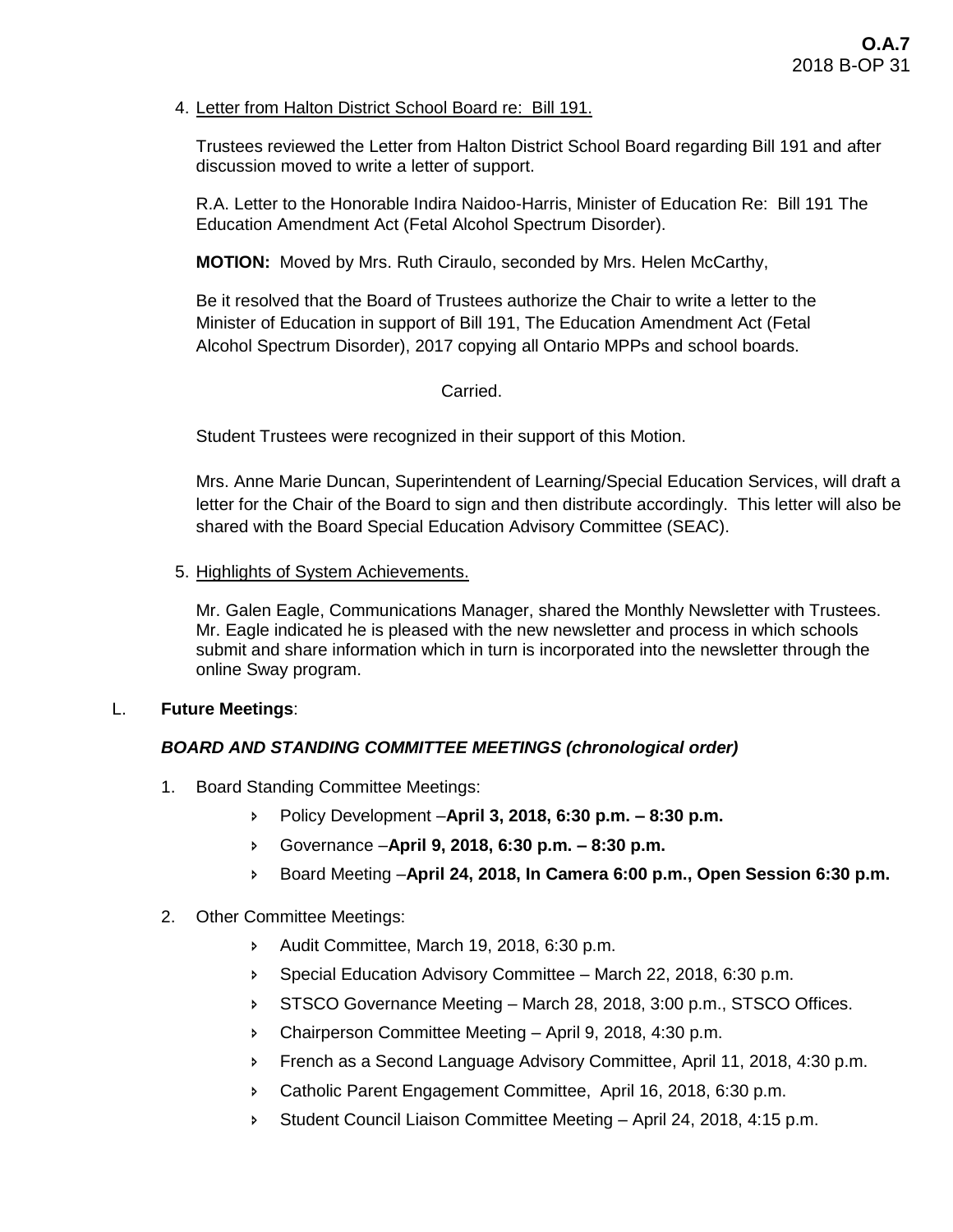- **Faith and Equity Advisory Committee, April 26, 2018, 6:30 p.m.**
- Accessibility for All Committee, May 1, 2018, 1:15 p.m.
- First Nation, Métis, and Inuit Advisory Committee June 5, 2018, 6:30 p.m.
- Supervised Alternative Learning (SAL) Meeting
- **Strategic Planning Advisory Committee**

# *EVENTS (chronological order)*

- April 4, 2018 Catholic Leadership Development Series, "Called to Learn", 4:15 p.m. -6:00 p.m. Board Office –Large Board Room
- April 26-28, 2018 OCSTA Ontario Catholic School Trustees' Association AGM (Crowne Plaza Kitchener – Waterloo)
- May 1, 2018 Workshop on Municipal Elections, presented by Mr. Stephen Andrews, OCSTA Director of Legislative and Political Affairs, Mr. Patrick Daly, OCSTA President (Board Office – 4:30 p.m.) Mr. Michael Nasello, indicated to Trustees that His Excellency Most Reverend Bishop Miehm will be presenting at the May 1, 2018 workshop.
- May 6-May 11, 2018 Catholic Education Week
- May 9, 2018 PVNCCDSB Service Recognition Occasional Staff (Board Office) 5:00 p.m.
- May 9, 2018 Catholic Student Leadership Awards Evening
- May 24, 2018 OSTA-AECO Ontario Student Trustees' Association Annual General Meeting May 24-27, 2018 (Student Trustees)
- June 7, 2018 CCSTA Canadian Catholic School Trustees' Association AGM June 7-9, 2018 Kelowna BC

# **M. Conclusion**:

**1.** Report from the In-camera Meeting.

**MOTION:** Moved by Mrs. Ruth Ciraulo, seconded by Mrs. Helen McCarthy,

that the Board approve the actions and the discussions arising from the In-Camera session on February 26, 2018.

Carried.

- **A.** 1. Opening Prayer was shared.
	- 2. The Agenda for the In-Camera meeting of March 20, 2018 was approved as amended.
	- 3. There were no declarations of conflict of interest.
	- 4. The draft Minutes of February 26, 2018 In-Camera Board Meeting were approved as presented.
	- 5. Under business arising out of the minutes a Human Resource matter was heard.
- **B.** There were no presentations.
- **C.** There were no items under Programs and Services.
- **D.** Under Business, Finance and Governance:
	- 1. There were no items for the OCSTA In-Camera report.
	- 2. An RA was received regarding a student matter.